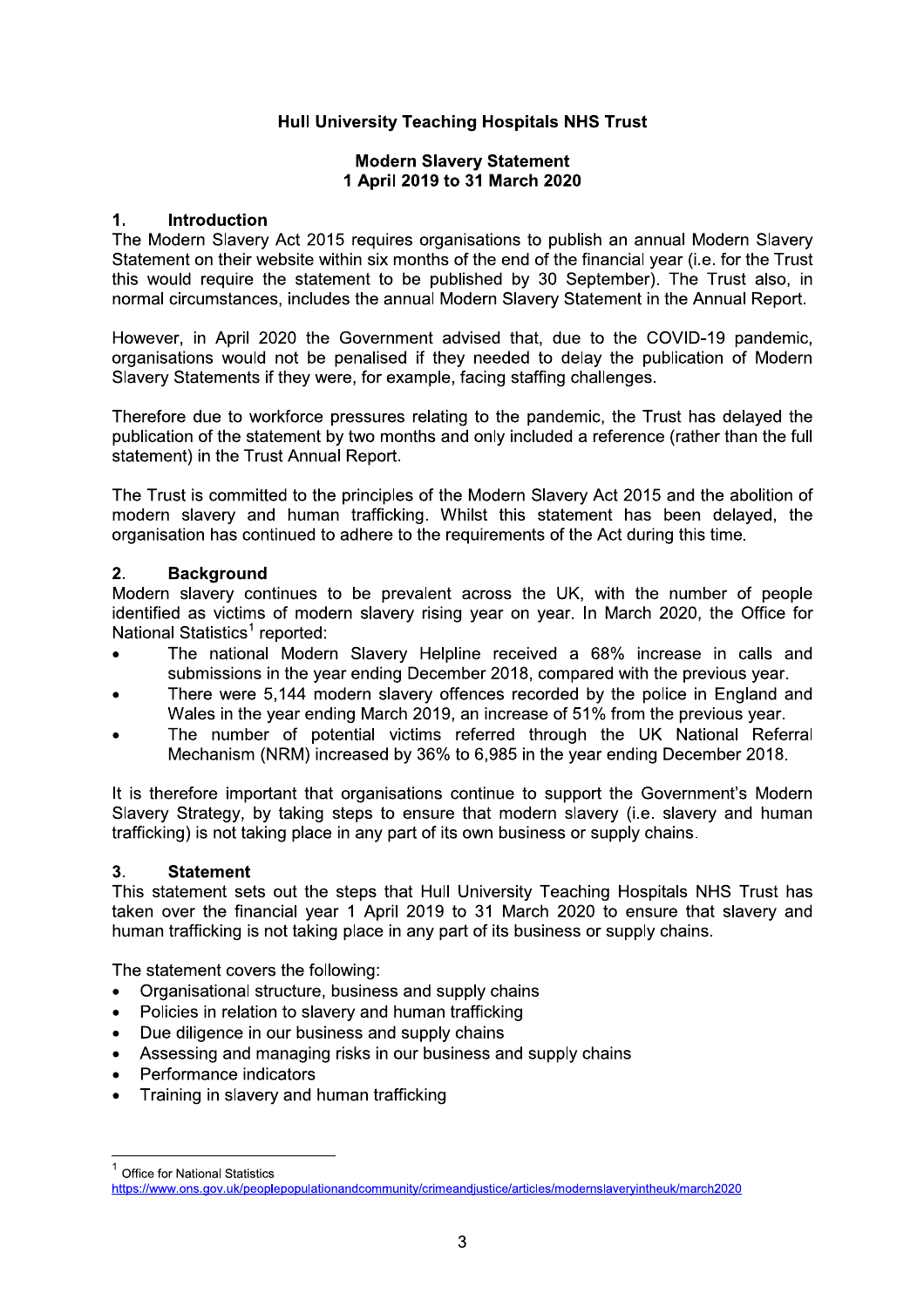## $3.1$ <br> $3.1.1$ .1 Organisational Structure, Business and Supply Chains

3.1 Organisational Structure, Business and Supply Chains<br>
3.1.1 Organisational Structure and Business<br>
Hull University Teaching Hospital NHS Trust is a large acute NHS Trust situated in Kingston<br>
upon Hull and the East Rid

The Trust's organisational structures are available on the Trust's internet site https://www.hey.nhs.uk/downloads/structure/

 $\mathbf{r}$ Further details regarding the Trust's business is provided in the Annual Report and Accounts 2019/20 which is available on the Trust's internet site https://www.hey.nhs.uk/aboutus/corporate-documents/.

### $\mathbf{r}$ 3.1.2 Supply Chains

The Trust's Procurement and Supplies Department is responsible for spending £120m nonpay which includes:

- **E** South through the Supply Chain (compared to £28m in the previous statement);<br>**1992** F65m from goods ordered directly (not Supply Chain) through goods and set
- £65m from goods ordered directly (not Supply Chain) through goods and service maintenance contracts (compared to £55m in the previous statement);
- £37m on other contracts, for example; car park and security, transport and all other service type contracts (which remains the same as the previous reporting period).

L. it must be noted that these figures are approximate and will fluctuate year on year.

The Trust does not enter into business with any organisation, in the UK or abroad, which knowingly supports or is found to be involved in slavery, servitude and forced or compulsory labour.

#### $\mathbf{r}$ ن.<br>–  $\boldsymbol{z}$  Policies in Relation to Slavery and Human Trafficking g

Frust policies, for both service users and staff, are subject to a thorough consultation and ratification process with input from staff side and management representatives, prior to being published on the Trust's intranet site.

 $\mathbf{r}$ Trust policies in relation to the Modern Slavery Act 2015 (which include the Raising Concerns at Work (Whistleblowing) Policy, Equality, Diversity and Inclusion in Employment Policy and Bully and Harassment Policy, etc.) are available to staff via the Trust's intranet site and to the public through a Freedom of Information request. The Trust continues to be committed to reviewing policies on a regular basis and in line with changes to legislation. published on the Trust's intranet site.<br>
Trust policies in relation to the Modern Slavery Act 2015 (which include the Raising<br>
Concerns at Work (Whistleblowing) Policy, Equality, Diversity and Inclusion in Employment<br>
Poli

# 3.2.1 Safeguarding Policies

New factsheets published on the Trust intranet during the last financial year include:

- Key contacts and support in Humberside
- Exploitation, spotting the signs

### $\mathbb{R}^2$  $3.3<sub>-</sub>$ Due Diligence Processes in the Trust's Business and Supply Chains

# 3.3.1 Due Diligence in Business

The Trust is committed to preventing slavery and human trafficking in it's corporate activities, and to ensuring that it's supply chains are free from slavery and human trafficking. The Trust also has a responsibility to ensure that workers are not being exploited, that they are safe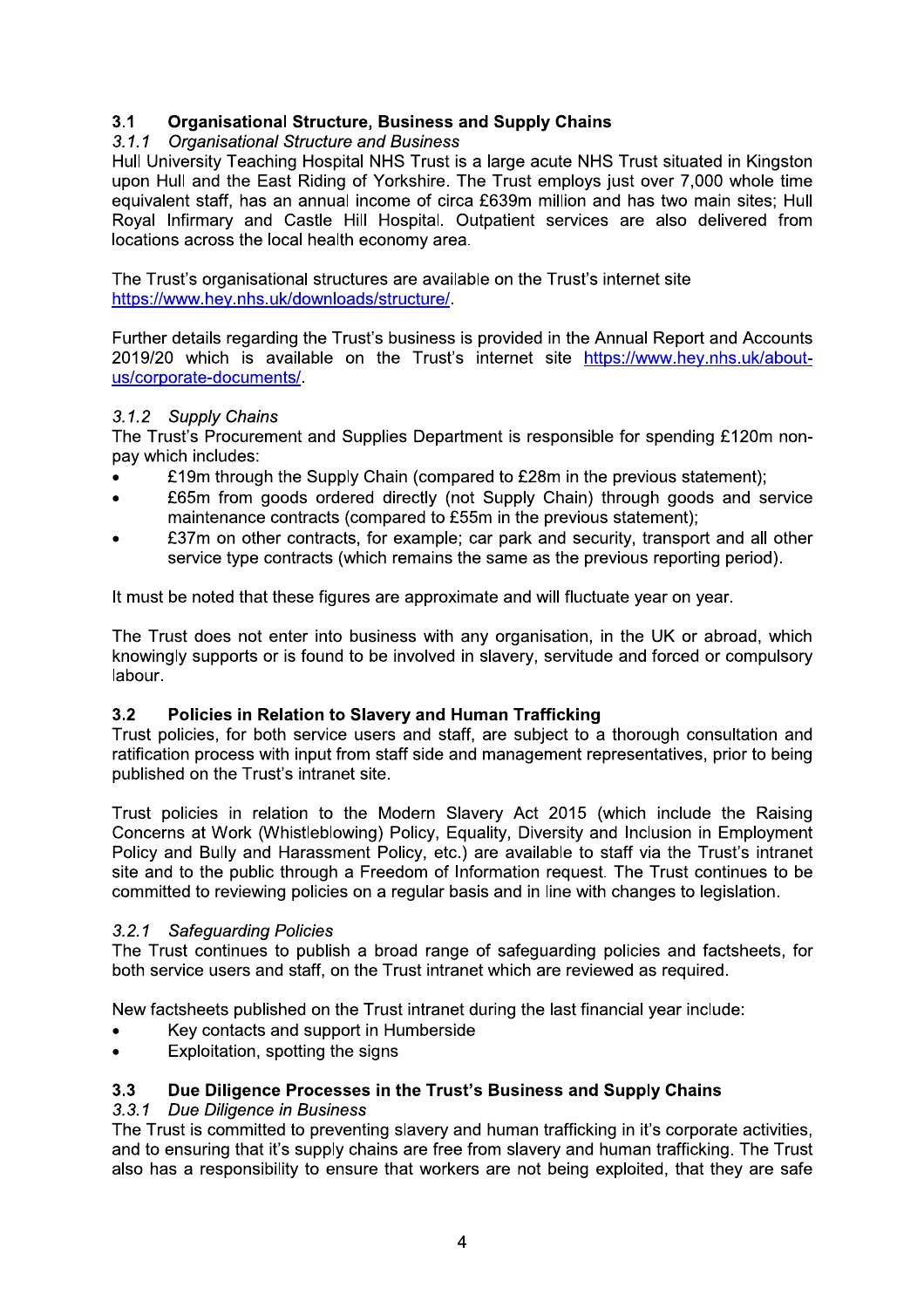and that relevant employment (working hours etc.), health and safety, human rights laws and international standards are adhered to.

The Trust's recruitment and people management processes are designed to ensure that all prospective employees are legally entitled to work in the UK and to safequard employees from abuse or coercion.

All active agencies who supply staff to the Trust are asked to provide assurance that they are compliant with the Modern Slavery Act 2015 on an annual basis.

# 3.3.2 Due Diligence in Supply Chains

The Trust continues to expect that the supply chains it works with have suitable anti-slavery and human trafficking policies and processes in place.

Within the Procurement Department, all of the Trust tenderers continue to be expected to respond to the question within the Selected Questionnaire document, tender document and quotation document to provide assurance that they adhere to the Modern Slavery Act. A central database has been set up to record this assurance from tenderers.

The Facilities Department (who manage the supply of some of the Trust's key contracts e.g. cleaners etc.) has also continued to monitor which of their suppliers are compliant with the Modern Slavery Act 2015 during the last financial year.

47 suppliers within the Facilities Department were identified, and out of these:

- 37 organisations have shared their modern slavery statement with the Trust
- 6 organisations do not meet the requirement to produce an annual modern slavery statement (i.e. annual turnover is below £36m)
- 4 organisations have not yet provided their statement; however the Facilities Team will continue to try and obtain these.

Over the next year, the Facilities Department is planning to review how they continue to monitor which of their suppliers is compliant with the Modern Slavery Act 2015 in order to streamline the process.

### $3.4$ Assessing and Managing Risks in our Business/Supply Chains

Within the Trust's business the following will continue to safeguard the Trust against slavery and human trafficking:

- All staff are employed on employment contracts which comply with UK law.
- All employees including those transferred into the Trust and doctors in training; volunteers (including students and trainees on work experience); agency staff, contracted out staff and other people accessing the Trust in an official capacity, e.g. those involved in the Patient Advocacy and Liaison Service (PALS), and those subject to an honorary contract undergo pre-employment checks.
- All staff undertake mandatory safeguarding training, which covers modern slavery.
- The Trust is considering a new model to replace the Safeguarding Champion role which provides individuals with an understanding of the fundamentals for good safeguarding (which includes modern slavery and human trafficking). To improve dissemination of safequarding updates and information, proposals for a new model are to be presented to the Safeguarding Committee meeting in November 2020.
- A comprehensive range of modern slavery and safeguarding information for service users and staff is available for staff on the Trust intranet.
- As an equal opportunities employer, the Trust is committed to creating an inclusive working environment for all staff, which enables staff to feel confident that they can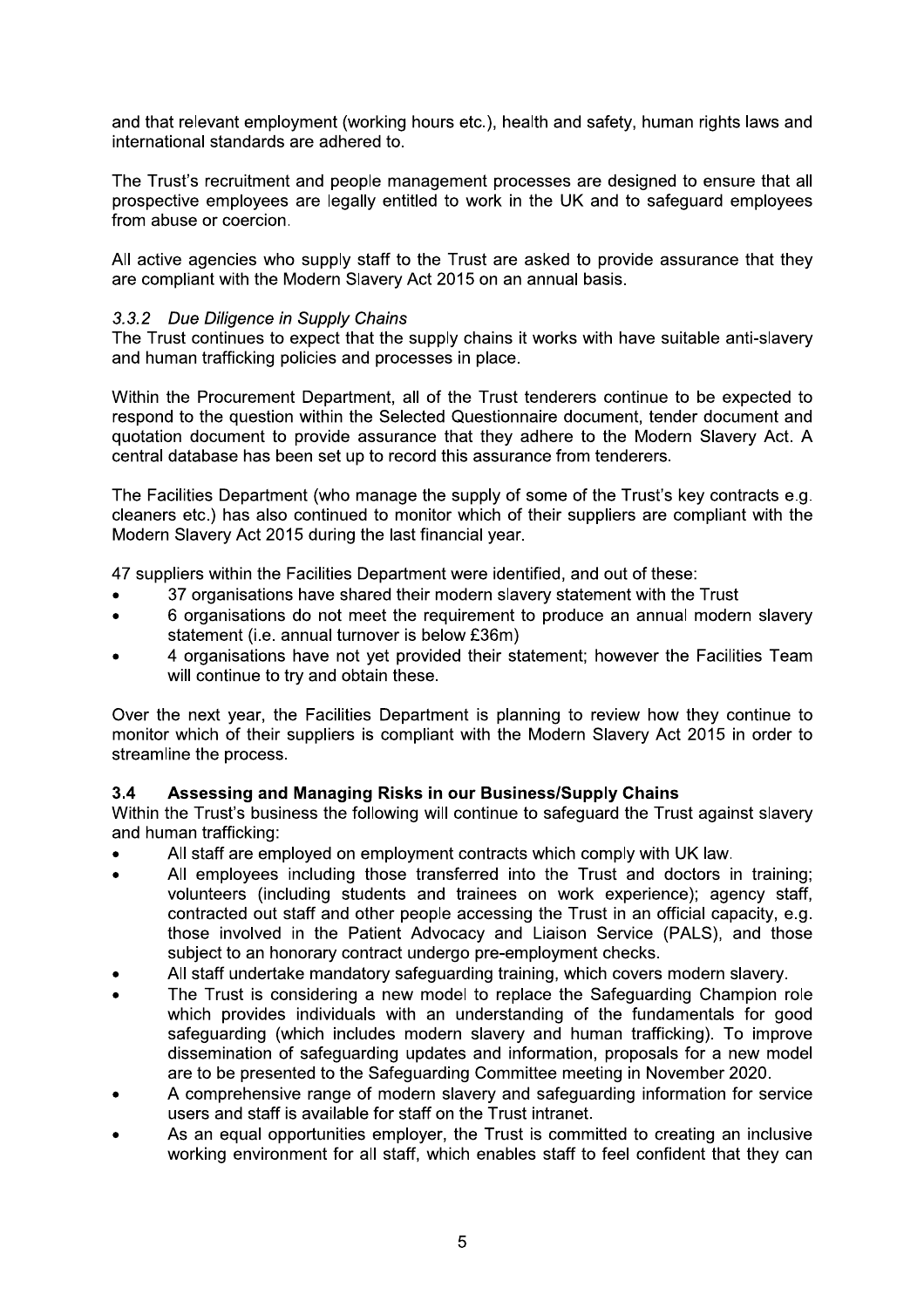raise concerns without any risk to themselves via a number of avenues, e.g. via the Freedom to Speak up Guardian etc.

- The Trust continues to have strong links with the Humber Modern Day Slavery Partnership, with representatives from both the Safequarding Children's Team and Safeguarding Adult's Team sitting as part of a strategic group within the partnership.
- The Trust will continue to evolve and learn and develop new processes to safeguard the organisation and the population it serves against modern slavery. Following a scoping meeting held in January 2020, in response to two cases in which the patients needed a place of safety following discharge, there is now a multi-agency agreement to hold an emergency/short notice strategy meeting with key partner representatives. In addition to the Trust's Safeguarding Adults Team, key partners include. The Local Authority Safeguarding Adults Team, Independent Domestic Violence Advocate/Hull DAP, Domestic Abuse Team and PVP Unit/Humberside Police, the Hospital Social Work Team and the Mental Health Team.
- The Trust, in collaboration with the local CCGs (Hull and East Riding), Humber Teaching Foundation Trust and City Health Care Partnership, developed and held a Safequarding Adults Conference (Level 3) 'The Voice of the Person', Several key topics were covered, which included modern slavery 'A Local Perspective', delivered by a representative from one of the local Safequarding Adults Board. Following evaluation and positive feedback received, particularly around the theme of modern slavery, the Trust will plan to develop a Safeguarding Adults Conference annually.

The Trust continues to reduce the risk of modern day slavery occurring within the organisation's supply chains by ensuring the Selected Questionnaire document, tender document and quotation document are up-to-date and continue to request tenderers to provide assurance that they adhere to the Modern Slavery Act 2015.

Whilst there is more of a risk for non-compliance when goods and services are procured outside of the tendering process, there continues to be robust processes in place to mitigate these risks. All goods purchased outside the tendering process must adhere to the Trust's Standing Financial Instructions and are subject to the Purchase Order Version of the Terms and Conditions for both goods and services (January 2018) which references modern slavery. Also, purchases of £10k or more must have 3 official quotations.

The Trust will continue to review it's major suppliers, with a view to obtaining their ongoing commitment to compliance with the Act.

### $3.5$ **Performance Indicators**

Compliance with the Trust's modern slavery agenda is measured via the following:

- All staff are required to complete mandatory safequarding training (which includes modern slavery). As of March 2020, in excess of 90% of Trust staff are compliant with the required training, which is consistent with previous years.
- Relevant departments (e.g. Procurement, Facilities etc.) ask suppliers to provide assurance that they are compliant with the Modern Slavery Act 2015.
- All staff undergo the relevant pre-employment checks.
- Any modern slavery concerns are raised through the Trust's incident reporting system (DATIX) and referred to the Safequarding Team for investigation.

### $3.6$ **Training in Modern Slavery and Human Trafficking**

The Trust provides training to staff on modern slavery via the following courses/eLearning packages:

- Safequarding Adults (mandatory for all staff)
- Modern Slavery and Human Trafficking
- Introduction to Migration